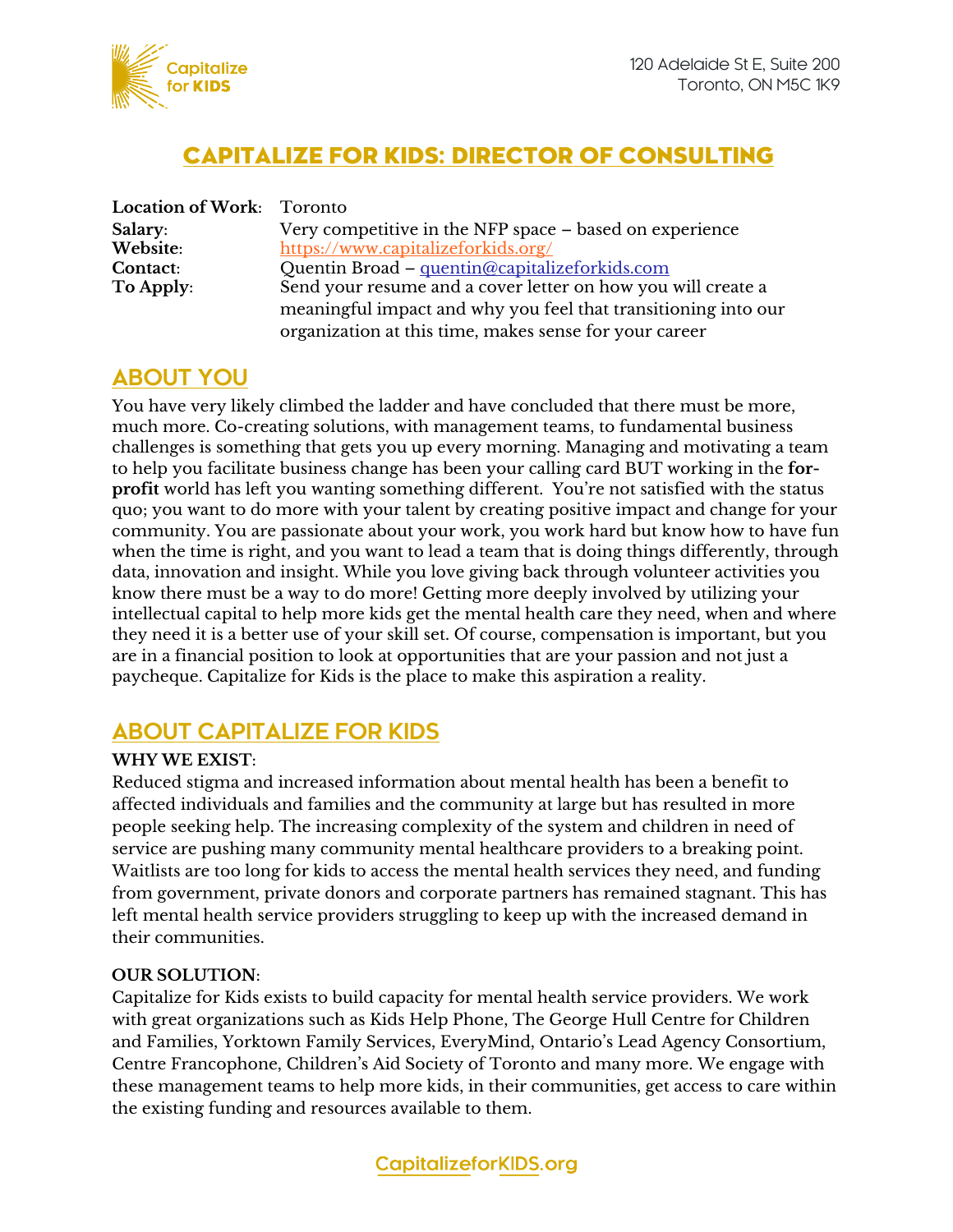

### **OUR PROCESS**:

We engage with mental health service providers to identify opportunities to build more capacity. We then work collaboratively with management to design solutions to those capacity building opportunities. When greater "wingspan" is required, we can call upon our consulting partners from Bain, The Boston Consulting Group (BCG), McKinsey, RBC, Sia Partners, MNP and Deloitte to supercharge the process alongside us. Once a solution has been designed, we fund and support implementation. Upon project completion, we continue to work with our beneficiaries to use data to measure outcomes and ensure the solutions continue to perform.

We then create and disseminate comprehensive guides to our solutions, supported by evidence of impact, enabling mental health service providers across Canada to have the tools/knowledge to evolve what they do and how they work.

### **JOB DESCRIPTION**

Capitalize for Kids is looking for a talented Director of Consulting who can lead the C4K consulting team on multiple projects. Reporting to the Managing Director, and with a target of five consultants deployed to support our impact model, you are responsible for managing a small but mighty team that works with kids' mental health organizations across the country. In addition to the team at C4K, we have the privilege of accessing pro-bono consulting teams and are responsible for managing the time and focus for these partners. You will be the primary chair on multiple projects, providing project management and stakeholder engagement, while also "digging-in" with management and your partners to deliver a game plan for change, including the change management process and implementation. We measure our results and benchmark our success against the memorandums of understanding that we sign with our beneficiaries.

The Director will play a critical role across our diverse project portfolio to ensure solutions are data and evidence informed. You will work directly with multiple mental health agencies across their executive management teams and with consulting firms simultaneously. The Director will be expected to strengthen relationships to ensure projects are driven to a successful outcome. In addition to work on current projects, the Director will source and support the identification of new opportunities to build capacity in kids' mental health (including sourcing pro-bono partners) and work to create scalable solutions that can be delivered across Canada. Of course, while you have vision, insight and managerial expertise, given we are a small entrepreneurial team, you are also very willing to roll up your sleeves, chase down the data requirements, do the analysis and create the deliverables. No job is too big or too small. Beyond the impact, you will also play a key role in supporting events/fundraising/breakfasts, promoting C4K across our key stakeholders.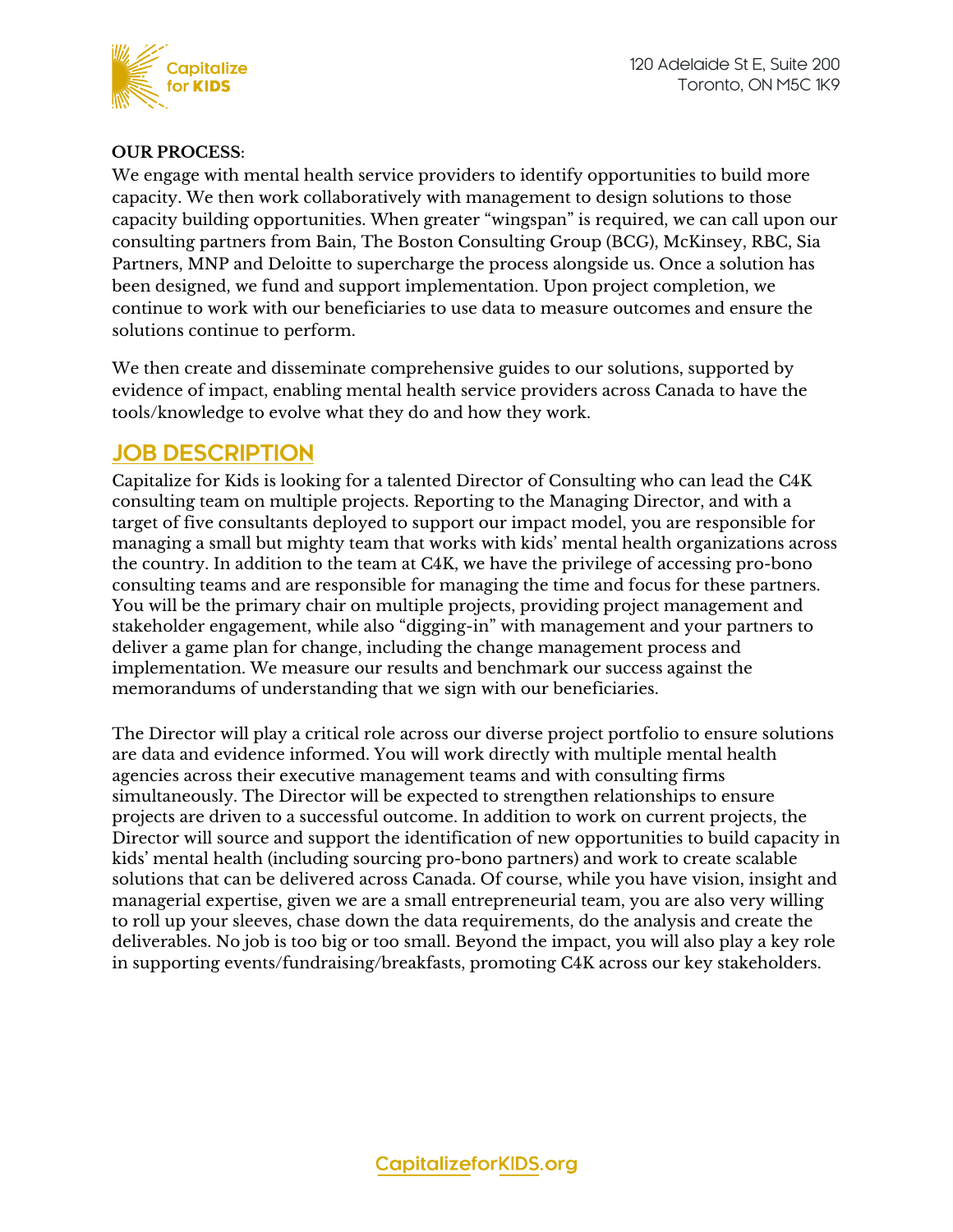

### **PRIMARY RESPONSIBILITIES**

As part of the management group at C4K, you will lead a high-quality consulting team to deliver the impact mandate on behalf of this charitable organization.

- Engage executive management teams at leading kids' mental health providers across Canada
- Become a thought leader when it comes to capacity building in the kids' mental health vertical supported by a strong understanding of the mental health landscape and Capitalize for Kids' role in the sector
- Lead and work closely with pro-bono partners to execute shared project requirements
- Lead stakeholder focus groups, interviews, and workshops to gather qualitative data and insight
- Lead research, collection, analysis and interpretation of quantitative and qualitative data for the purpose of proposing and designing capacity building solutions for mental health service providers
- Oversee data modelling as necessary based on the needs of the project (cost benefit analysis, financial projections, impact projections, etc…)
- Map current state processes and design future workflows based on the needs of the project
- Support the Consulting team with ad-hoc tasks as necessary
- Promote C4K and our solutions
- Contribute to other Capitalize for Kids initiatives such as the breakfast learning sessions, Investors Conference and Bay Street Games

# **QUALIFICATION AND SKILLS**

- Passion for social impact
- 10+ years of management consulting experience, knowledge of healthcare will be an advantage
- Proven ability to coach, manage and lead small consulting teams and external partners
- Proven ability to distill complex challenges down to root issues and manageable projects
- Proven ability to facilitate group discussions and build credibility with new clients quickly
- Proficient in Excel with proven ability to analyze data
- Proficient in PowerPoint with proven ability to deliver structured and compelling presentations
- Strong communication skills across all mediums
- Proven ability to build relationships with key stakeholders
- Ability to take ownership of work and be accountable to achieve results
- Ability to work in a fast pace, start-up environment that is constantly changing